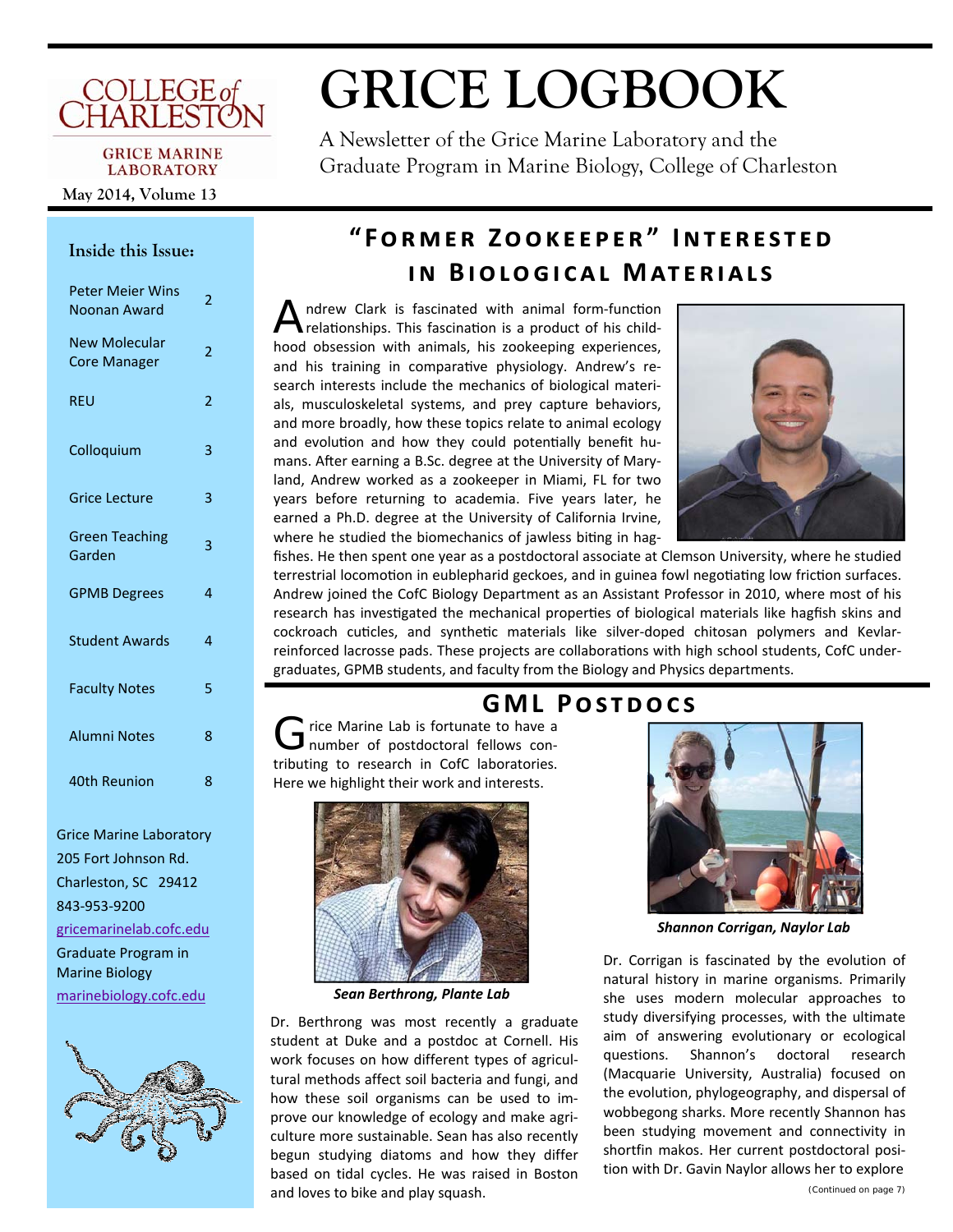#### **Grice Marine Lab Staff**

#### **Bob Podolsky**

GML Director & Associate Professor of Biology

## **Craig Plante**

GPMB Director & Professor of Biology

#### **Shelly Brew**

**Administrative** Coordinator

#### **Savannah Gilmore**

**Administrative** Specialist

#### **Kristy Hill**

Molecular Core Facility Manager

#### **Peter Meier**

**Marine Operations** Manager

#### **Emily Phillips**  Laboratory Assistant



## **PETER MEIER WINS NOONAN AWARD**

Pete Meier, Marine Operations Manager for Grice Marine Lab, has won the 5th annual Norine Noonan Award from the CofC School of Science and Math (SSM). This award recognizes the efforts of a faculty or staff member who has benefitted or enhanced the reputation of SSM. Pete was recognized for founding and operating the GML **CORAL** (Community Outreach in Research and Learning) program, which hosts visitors at GML and brings marine science to public venues through touch-tank and microscope displays. In the last 3 years, CORAL has brought educational outreach locally to over 4400 individuals (9000 since 2008!), including many schoolchildren who may have had little previous exposure to marine science. Congratulations and many thanks to Pete for his vision and leadership in science education and outreach!



## **NEW MOLECULAR CORE MANAGER**

ristina Hill joined the GML family in October 2013 to manage the Molecular Core Facility and to provide technical and research support to Dr. Craig Plante's benthic microbial ecology lab. Kristy is originally from Greensboro, NC, and she and her husband are new to the Charleston area. After receiving her B.A. in Environmental Science and Policy and Music from Duke University, she was a



technician at the Virginia Institute of Marine Science (VIMS) in the Shellfish Pathology Lab. This experience sparked her interest in using molecular tools to answer important ecological ques‐ tions. She went back to school to complete an M.S. in Marine Science at The College of William and Mary, where her thesis project involved assessing the diversity, molecular phylogeogra‐ phy, and dispersal of a genus of protistan parasites of oysters. As a research assistant in the Fisheries Genetics Lab at VIMS, she then worked on the population genetics of rays and spearfishes using microsatellite markers. Most recently, she was a research biologist at the Smithsonian Institution working on the latitudinal

diversity of marine bivalve parasites, using standard molecular methods as well as next generation sequencing. Kristy is excited to be at Grice where she assists faculty, staff, and students in applying molecular methods to their research questions. Welcome, Kristy!

## SUMMER REU PROGRAM

In summer 2013, Fort Johnson once again buzzed with<br>the excitement of undergraduate research interns from around the world. Among these were 10 students selected from 188 applicants to participate in our NSF-sponsored Research Experiences for Undergraduates (REU) summer program. Working with scientists from among our Fort Johnson partners as part of the research theme, "Marine Organism Health: Resilience and Response to Environmen‐ tal Change", the interns pursued research questions in physiology, toxicology, parasitology, ecology, molecular biology, and biochemistry using diverse marine organisms, including fish, crabs, coral, grass shrimp, sea urchins, alliga‐ tors, sponges, and bacteria. Interns also participated in



*REU student Korin Albert*

workshops, field trips, and exercises in communicating science to professional and public audiences. To complete their summer experience, the interns gave oral presentations and wrote research papers based on their data. Under the guidance of postdoctoral fellow Dr. Jillian Johnson, interns also installed a public educational display, featuring how marine organisms respond to environmental challenges (take a virtual tour of the display at: http://tinyurl.com/memsxt5). In addition, we are pleased to announce that NSF has awarded another three years of funding for our unique REU with its dual focus on research and communication. Congratulations and thanks to everyone involved in the success of the Fort Johnson Undergraduate Summer Research Program!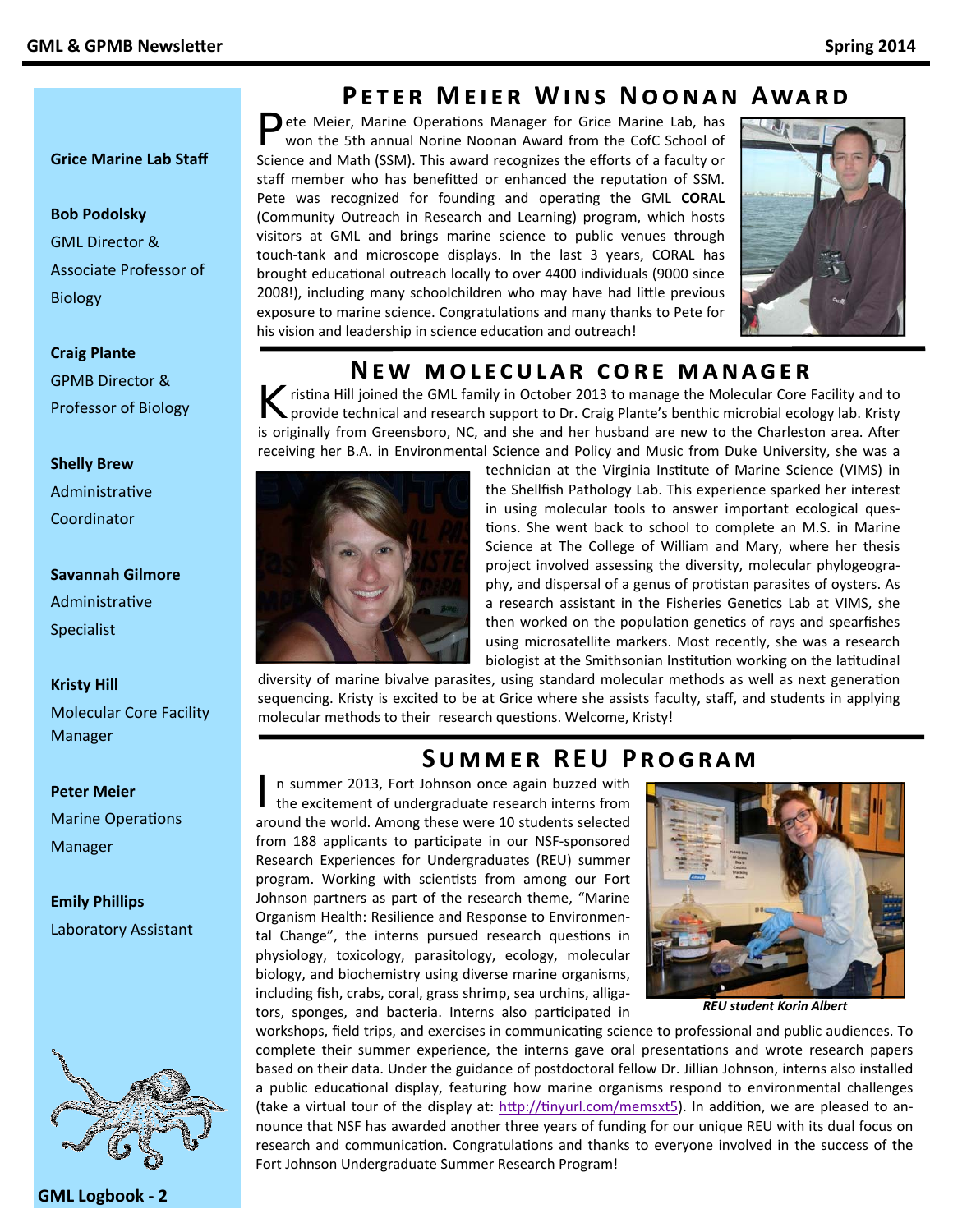## **GRADUATE RESEARCH COLLOQUIUM**

The 17th annual Marine Biology Student Research Colloquium was held on September 20th and 21st, 2013. The colloquium featured keynote speaker Dr. Felicia Coleman, a marine ecologist and Director of the Florida State Univer‐ sity Coastal and Marine Laboratory, as well as Scientific Director for the new Deep-C Consortium at Florida State University. Felicia's research focuses on marine ecology as it relates to reef fishes and their interactions with other species and their habitat. She is also interested in how scientific findings are incorporated into the laws and regulations that affect the management and conservation of living marine resources. She gave two addresses at this year's colloquium: "Groupers on the edge: The secret lives of fishes" and "Descending from the ivory tower: A scien‐

tist's plunge into the policy arena." Fourteen marine biol‐ ogy students gave oral presentations of their research at this year's colloqui‐ um. David Coles received the best oral presentation award. Seventeen students presented posters of their thesis re‐ search this year. Liz Duermit received the best poster presentation award. The colloquium concluded with a cookout

and Lowcountry Boil for stu‐ dents, faculty, and colloquium attendees at the Marshland's House outdoor classroom.



*Dr. Felicia Coleman Florida State University*

## $G$ **EORGE D. GRICE, JR. LECTURE**



 $\bigcirc$  n April 11, 2014, Dr. Ken Halanych from Auburn University gave the 6th annual<br>George D. Grice, Jr. Lecture, a special Ft. Johnson seminar that honors the contributions of the Grice family to marine science. Ken's talk, "Two for the Show: An Antarctic Odyssey & A New View on Old Animals," covered his work on how biological, geological, and physical processes drive population connectivity and structure in the Southern Ocean, as well as his recent genomics research that is upending tradi‐ tional views of animal relationships. Ken also met with graduate students for breakfast and a roundtable discussion on topics of professional interest.

*Dr. Ken Halanych*

### **GREEN TEACHING GARDEN**

The GPMB student-coordinated Green Teaching Garden (GTG), located between the two wings of the Grice Marine Lab, has had a productive year! The GTG includes four raised beds surrounded by a well-mulched rain garden filled with native plants. In October, the GTG was the first garden in South Carolina to be recognized as an Ocean Friendly Garden by the Surfrider Foundation. The garden is irrigated using rainwater captured from the Grice roof. This setup reduces stormwater runoff, produces vegetables and herbs, and serves as an educational resource for students. To highlight native plants, and to encourage visitors to plant them in their own gardens, Ashley Cooper Stormwater Educational Consortium (ACSEC) generously sponsored the purchase of ID signs. Paty Cowden, supervisor of the CofC Grounds Department, generously contributed herb and flower seedlings. In February, GPMB stu‐

dents Rebecca Balazs and Sharleen Johnson took part in a native plant rescue at a soon-to-be Boeing construction site, along with GPMB alumna Dorian McMillan and other community members. Many of the rescued native plants were transplanted into the GTG and into local parks, including Magnolia Plantation's Audubon Swamp. Edible harvests that have been shared with the Grice community include bell peppers, banana peppers, sweet potatoes, broccoli, kale, komatsu‐ na, and culinary herbs. In mid‐April, GPMB students took part in the fourth volunteer workday of the year to plant warm‐season vegetables, basil, and flowers. Future goals include the incorporation of seating into the GTG to encourage increased utilization of this lovely space by the Grice community and visitors.



*GPMB students Liz Vinyard and Rebecca Balazs, with Noah Balazs, planƟng dune sunflowers* 

**Be sure to Like us on Facebook! Grad Program in Marine Biology/ Grice Marine Lab ‐ College of Charleston** 



**GML Logbook ‐ 3**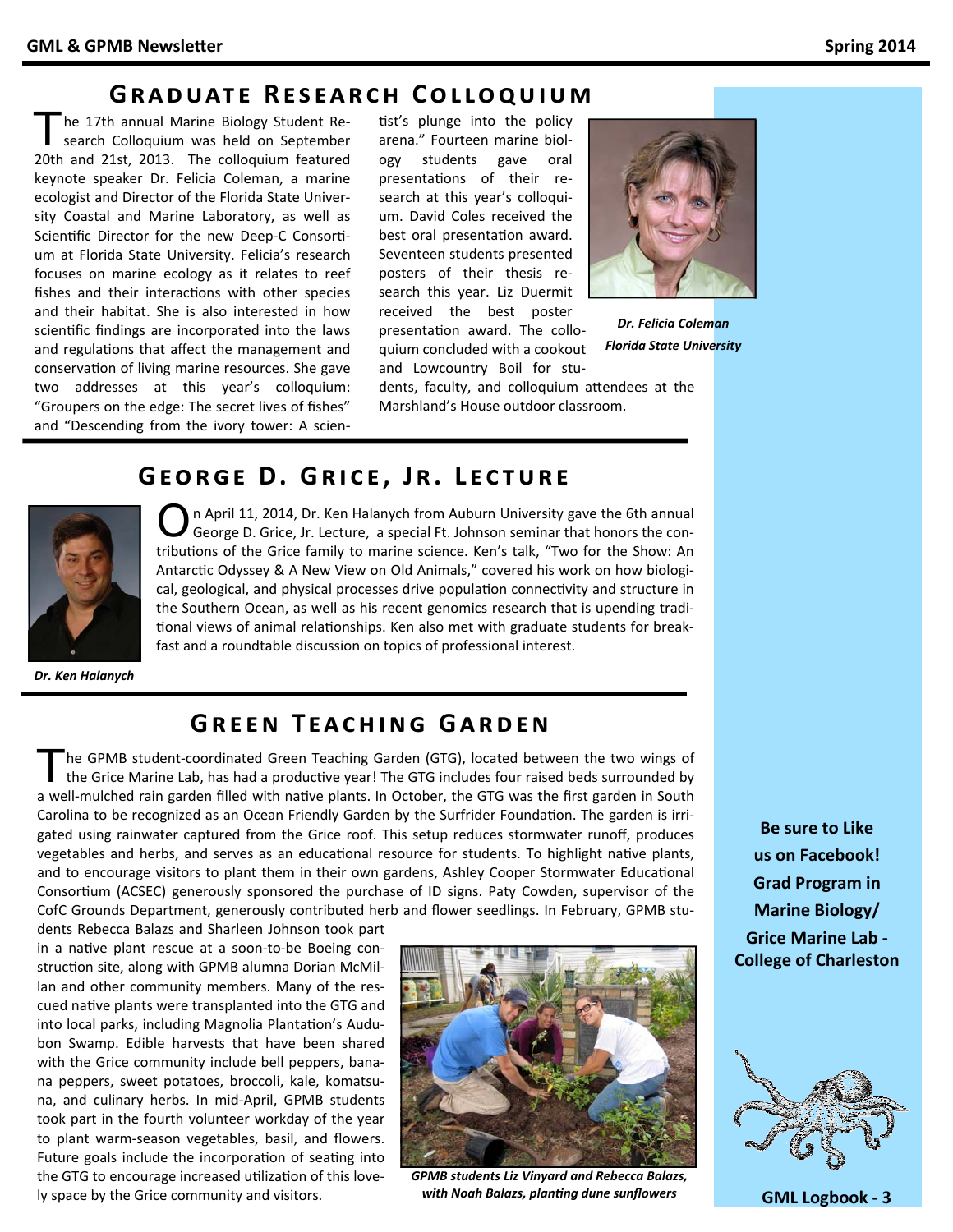

**Grice Logbook is** available on-line at gricemarinelab.cofc.edu **RECENT GPMB DEGREES** 

Carly Altizer - Community Structure of Demersal Temperate Reef Fish at Artificial and Natural Reefs in South Carolina as a Function of Reef Age and Season (Advisor: Joey Ballenger)

Drew Anderson - Past and Present Genetic Structure of Striped Bass (Morone saxatilis) in the Carolinas and Effects from Stocking (Advisor: Tanya Darden)

Katie Anweiler - Low-Temperature Tolerance of Juvenile Spotted Seatrout, Cynoscion nebulosus, in South Carolina (Advisor: Mike Denson)

Walter Blair - In Vitro Search for Quorum Sensing Activity in Batch Cultures of Harmful Dinoflagellates and Algicidal Bacteria and Improved Bioassay Methods for Applications in Marine Matrices (Advisor: Greg Doucette)

**Michelle D'Aguillo**  $-$  The Feeding Ecology of the Naked Goby, Gobiosoma bosc (Teleostei): A Characterization of Diet Composition and an Ontogenetic Diet Shift (Advisor: Tony Harold)

Robin Garcia - Effects of Hypoxia and Low pH on Mosquito Insecticide Toxicity in Two Commercially Important Shellfish Species (Advisor: Marie DeLorenzo)

Whitney Hook - Antagonistic Interactions among Bacterial Populations of Marine Intertidal Sediments (Advisor: Craig Plante)

Jacob Kendrick - Physiological Changes in Response to Elevated Temperature Induced Viral

Resistance inThe Coccolithophorid, Emiliania huxleyi (Prymnesiophyceae) (Advisor: Jack DiTullio)

Weatherly Meadors - An Assessment of Red Drum, Sciaenops ocellatus, Exhibiting External Lesions within South Carolina Estuaries (Advisor: Steve Arnott)

Jennifer Newby - An Assessment of Population Genetic and Social Structure in the Spotted Eagle Ray, Aetobatus narinari, off Sarasota, FL and the Southeast United States (Advisor: Andy Shedlock)

Tim O'Donnell - Characterizing the Genetic Population Structure of and Genetic Effects of Cold Winters on Spotted Seatrout (Cynoscion nebulosus) in the Southeast United States (Advisor: Tanya Darden)

Ashley Shaw - Dietary Niche Overlap of an Estuarine Predatory Fish Community in South Carolina Assessed by Stable Isotope Analysis (Advisor: Gorka Sancho)

Sammi Smoot - Anti-Bacterial Activity of Molluscan Egg Masses in the San Juan Islands, WA (Advisor: Bob Podolsky)

Anna Tommerdahl - Respiratory Properties of Hemocyanin from Wild and Aquacultured Penaeid Shrimp (Advisor: Lou Burnett)



**Biology faculty member Rob Dillon** presents the Best Oral Presentation award to David Coles at the **Student Research Colloquium** 



**GML Logbook - 4** 

**STUDENT AWARDS** 

Vanessa Bezy - NSF Fellowship, Research Grant from the PADI Foundation

David Coles - Best Oral Presentation at the 2013 Marine Biology Student Research Colloquium

Sarah Doty - Joanna Deepwater Fellowship

Alyssa Demko- National Science Foundation Graduate Research Fellowship. Her proposed project was, "The effect of latitude on the evolution of algal defense and herbivore offense." Alyssa plans to use these funds to pursue her Ph.D.

Drew Duckett - GPMB Genomics Fellowship

Liz Duermit - GSA, GPMB, and MBGSA travel grants; Lerner-Grey Grant; Best Poster at the 2013 Marine Biology Student Research Colloquium

Kelly Fridey - Marine Genomics Fellowship; CofC Graduate Student Presentation Grant; GSA Travel Grant; MBGSA Travel Grant; GPMB Travel Grant

Nicole Kollars - Grant in Aid of Research from the Phycological Society of America; CofC Graduate Student Research Grant; GSA Research Grant

Jackie Leidig - CofC Graduate Student Association Research Grant; Slocum-Lunz Foundation Research Grant; Charleston Scientific and Cultural Education Fund Research Grant; McLeod-Frampton Graduate Scholarship

Megan Meek - CofC Graduate Student Association Travel Grant; GPMB Travel Award; CofC Graduate School Research Presentation Grant

Meredith Smylie - Joanna Deep Water Fund Fellowship, Honorable Mention for Oral Presentation at SCFWA-SCFS Meeting

The following students received the Presidential Summer Research Award: David Coles (2013), Courtney Gerstenmaier (2013 & 2014), Whitney Heuring (2014), Nicole Kollars (2013), Mark Lehtonen (2014) and Nicole Schanke (2013 & 2014).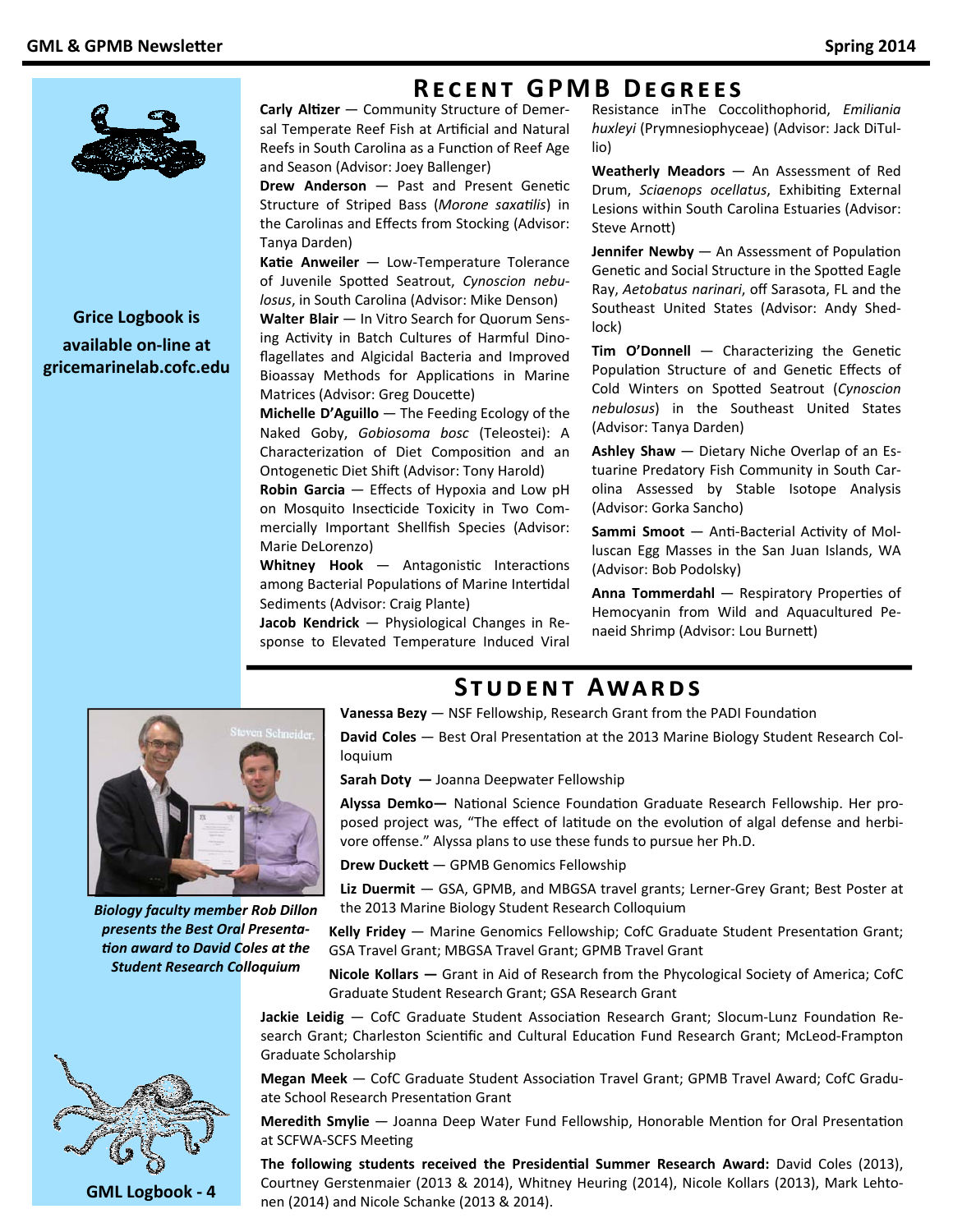#### **FACULTY NOTES**

Burnett Lab: In Fall 2013, Anna Tommerdahl successfully defended her thesis, "Respiratory Properties of Hemocyanin from Wild and Aquacultured Penaeid Shrimp". In work closely related to Anna's experiments, summer REU intern Christian Millán-Hernández compared the respiratory properties of hemocyanin in mud crabs Panopeus herbstii exposed to low oxygen and/or high  $CO<sub>2</sub>$ . His results support the idea that high CO<sub>2</sub> can enhance the delivery of oxygen to tissues in crabs that are simultaneously exposed to low oxygen. Graduate students Sarah Song, Becca Derex, and Jason Wang are continuing their Master's research. Congratulations to Jason who was recently awarded an East Asia Pacific Summer Institute (EAPSI) Fellowship from NSF. With this support he will spend two months at the National Dong Hwa University in Taiwan investigating biochemical and molecular responses of shrimp to nitrite. Congratulations also go to Burnett Lab GPMB graduates Kris Stover, Casey Darling, Kolo Rathburn, and to postdoctoral fellow Kristin Hardy Lema, whose studies were published in peer-reviewed journals during the past year. Postdoctoral fellow Dr. Jillian Johnson joined the Burnett Lab in 2013. Jill is using high throughput RNA sequencing to identify and quantify changes in the synthesis of hemocyanin in shrimp and blue crabs challenged with oxygen and high CO<sub>2</sub>. In January 2014, the entire Burnett Lab travelled to Austin, TX for the Annual Meeting of the Society of Integrative and Comparative Biology. The Lab welcomed first year GPMB students Ann Wassick and Mark Lehtonen and anticipate a new lab addition from the Johnson family very soon!

deBuron Lab: The parasite group remains active - Lots of parasites to work on! Jen Hein (former MES student now working at SCDNR) is the lead author on a paper updating the status of an invasive swimbladder nematode in American eels in our estuaries (Hein et al., 2014, Disease of Aquatic Organisms) and REU DNR MIMES student Sharamie Ware (Savannah State University) was a co-author on a paper about a muscle dwelling myxozoan that infects the spotted seatrout (Ware et al., 2014, Comparative Parasitology). Thanks to the Mariculture Section at SCDNR, the Lab has determined the seasonality of the infection of the spotted seatrout by the myxozoan and, in an ongoing collaboration with Dr. Eric McElroy (Dept. of Biology, CofC), has brought a new perspective to this fish host-parasite interaction. Great leaps forward were also accomplished in the past year in the knowledge of seatrout blood fluke in collaboration with Dr. Dennis Kyle, University of South Florida.

DiTullio Lab: During the past year, the DiTullio phytoplankton ecology lab was primarily focused on analyzing oceanographic field samples collected on the two recent voyages to the Northeast Atlantic Ocean off Iceland, and to the Ross Sea, Antarctica in 2012 and 2013, respectively. The shipboard research van "Cougar Town" and its equipment returned intact to its home base last fall. The Antarctic expedition (TRACERS) investigated the fate of algal carbon export. The Iceland research cruise focused on coccolithovirus infection dynamics on the marine coccolithophorid, Emiliania huxleyi. GPMB graduate Jacob Kendrick successfully defended his thesis, "Physiological Changes in Response to Elevated Temperature Induced Viral Resistance in the Coccolithophorid, Emiliania huxleyi (Prymnesiophyceae)". He recently presented his results at the 2014 ASLO Ocean Sciences Meeting in Honolulu, HI. GPMB students Nicole Schanke and Jessica Snyder continued their thesis research projects investigating the effects of ultraviolet radiation on cell growth, physiology, biogenic sulfur compounds, and mycosporine amino acid production in the sea ice diatom Fragilariopsis cylindrus, respectively. Happy trails to CofC undergraduate student Rachel Stevens and GPMB student Jason Smith (Mike Janech, major advisor) who defended his thesis on the effects of irradiance on ice-binding proteins in F. cylindrus.

Plante Lab: The research focus of the Plante lab is the microbial ecology of marine sediments. Recent collaborations with former REU summer intern Virginia Fleer and Martin Jones (CofC, Mathematics) apply neutral models to the community assembly of benthic microalgae (BMA). In a related project, 2013 REU summer intern Luis Rivera-Garcia, with assistance from visiting post-doctoral fellow Dr. Sean Berthrong, used complementary molecular techniques (DGGE, NGS) to describe spatio-temporal patterns in BMA in Charleston Harbor. New undergraduate student Aubrey Butcher initiated a project at Folly Beach to determine re-nourishment effects on BMA. GPMB student Vanessa Bezy was awarded a prestigious NSF-Graduate Research Fellowship to perform research on olive ridley sea turtles. Vanessa spent autumn in Costa Rica testing whether high microbial loads caused by



It's a tough day at the office for GPMB student Jason Wang from the **Burnett Lab** 

#### **Follow us on Twitter!** @GriceMarineLab



**GML Logbook - 5**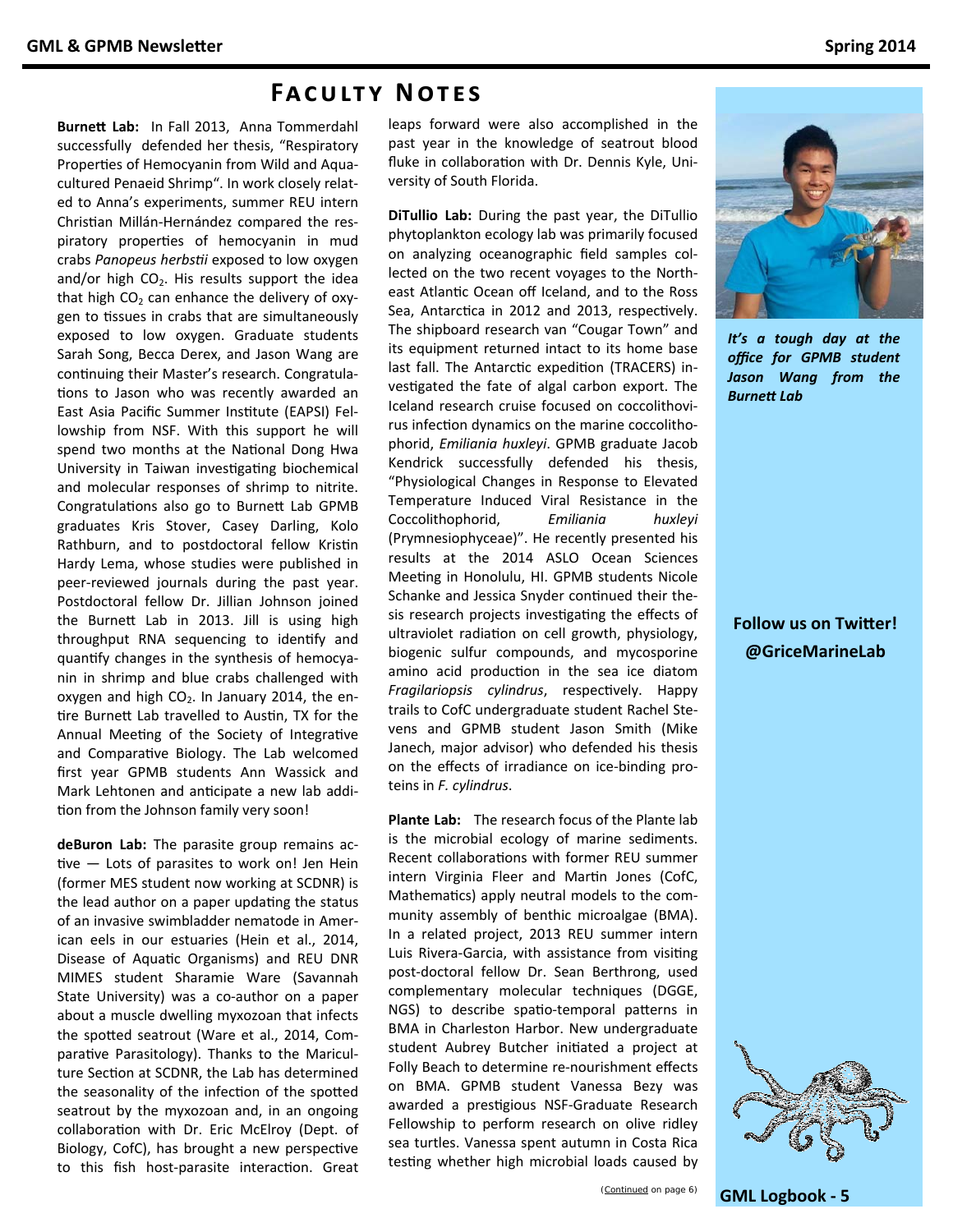

# **FACULTY NOTES (CONT.)**

*(Continued from page 5)* 

the abundant broken eggs during mass nesting events (arribadas) contribute to low hatching success at these beaches. In December, GPMB student Whitney Hook defended her thesis on the role of inference competition (via antibiotic production) in structuring bacterial communities in intertidal sediments. Long-time lab tech Tricia Roth moved to Virginia. Her replacement, Kristina Hill, arrived in November and is fitting in nicely!

**Podolsky Lab:** The Podolsky lab continued to study the reproduction and early life-history biology of marine invertebrates. GPMB student Sam‐ mi Smoot defended her Master's thesis, "Anti-Bacterial Activity of Molluscan Egg Masses in the San Juan Islands, WA". Connor Benfield, an REU student from Cornell, studied the effect of ocean acidification and temperature on fertilization success in northern and southern populations of sea urchins. CofC undergraduate student Tess Dooley also contributed to this work, measuring a series of gamete characteristics to be used in mechanistic models for understanding which factors drive population differences in fertilization success. Tess is planning to continue these studies, looking at genetic variation in the susceptibility of gametes to acidification. Finally, CofC undergraduate student Annie Jean Rendleman began a new re‐ search direction for the lab, doing collections and measurements of pycnogonids (sea spiders) to assess sexual selection and sexual dimorphism in a species that exhibits male parental care.

**Sancho Lab:** Ashley Shaw successfully defended her thesis titled "Dietary Niche Overlap of an Estuarine Predatory Fish Community in South Caro‐ lina Assessed by Stable Isotope Analysis" and is now working for SCDNR. Sarah Doty (GPMB stu‐ dent) finished analyzing stomach samples from

lionfish collected in Key Biscayne Na‐ tional Park in Florida and, with the help of Erik Sotka, did genetic barcoding of unidentified prey to determine their identity (mostly gobies!). Sarah Doty, Kelsey Yetsko (CofC un‐ dergraduate student) and Alison Deary (CofC undergraduate alumni, now VIMS PhD Program) all gave talks on their research results (on lionfish, killifish, and tuna, respectively) at the Southeastern Chapter Meeting of the American Fisheries Society in Charles‐ ton. Gorka Sancho attended the Ocean Sciences Meeting in Honolulu where he presented his research results on hydrothermal vent fish surveys done in collaboration with Javier Escartin (CNRS-France), Rafael Garcie (U de Girona — Spain) and Jessica Miller (CofC under‐ graduate). Rachel Basset (MES student) joined the Lab and will be working with SCDNR‐ MARMAP to provide fisheries research oppor‐ tuniƟes to four CofC undergraduate students, who will be working on the effects of marine protected areas on various fish species off the Charleston shelf waters, as part of a newly funded SC SeaGrant project.

**Sotka Lab:** The Sotka lab continued work on the ecological impacts of the invasive sea‐ weed *Gracilaria vermiculophylla* on Southeast‐ ern US estuaries, led by GPMB students Nicole Kollars and Courtney Gerstenmaier and our collaborators at the University of Georgia. GPMB student Alyssa Demko continued work on latitudinal gradients in seaweed defenses against marine herbivores. Alyssa received the prestigious National Science Foundation Graduate Research Fellowship. She is only the second GPMB student to do so. Alyssa will use this fellowship to support her PhD degree in 2015. During the busy summer season, the Lab had help from undergraduates from across the country (SCDNR REU‐recipient Edna Diaz‐Negron from U. Hawaii, Clemson under‐ graduates Carrie Hemphill and Charlton Brownell, and CofC undergraduate Megan Judd) and a high school student (Jess Murden from AMHS). A new postdoctoral researcher, Stacy Krueger‐Hadfield co‐authored a success‐ ful proposal for an NSF grant that will explore genetic adaptation during the invasion of G. vermiculophylla. This three‐year grant will keep the Lab busy collecting and rearing seaweeds from Asia, Europe, and North America.



*Dr. Erik Sotka with GPMB students Courtney Gerstenmaier, Meredith Smylie, Alyssa Demko, and Nicole Kollars at the Benthic Ecology MeeƟng in Jacksonville, FL*



**GML Logbook ‐ 6**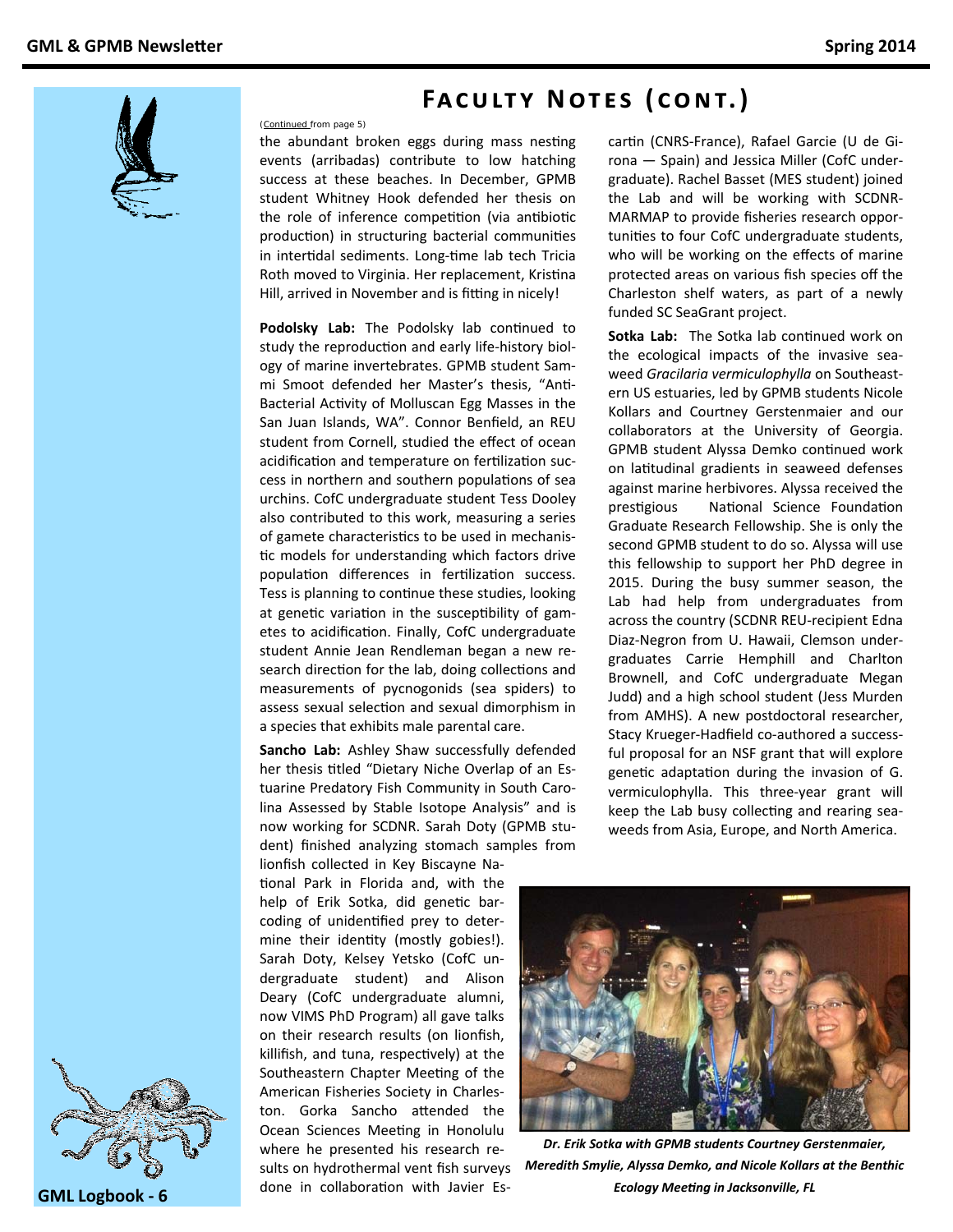# **GML POSTDOCS (CONT.)**

interesting questions across the Chondrichthyan Tree of Life, while also learning to apply emerging techniques and analytical approaches.



Jillian Johnson, Burnett Lab

Dr. Johnson completed her Ph.D. in the Marine Biomedicine and Environmental Studies Department in Fran Van Dolah's lab at the Medical University of South Carolina in the fall of 2012. Her dissertation research investigated the molecular machinery that is involved in aging and the execution of programmed cell death in the toxic dinoflagellate, Karenia brevis. Jill was a NOAA Oceans and Human Health Predoctoral Fellow at MUSC, and through her traineeship developed the Oceans and Human Health Summer Undergraduate Program (SURP). Her current research in the Burnett Lab focuses on the molecular mechanisms regulating adaptation strategies to hypoxic conditions using a next generation sequencing approach. Jill is the very proud wife of GPMB Alum, Nat Johnson, mother of a two year old son, Anders, and newborn son, Hagen. Jill enjoys camping with her family and climbing at the county park.



**Stacy Krueger-Hadfield,** Sotka Lab

Dr. Krueger-Hadfield is a molecular ecologist, specializing in marine population connectivity and mating systems. For her dissertation, she investigated the population structure and mating system of the red alga Chondrus crispus, earning two PhD's from the Universite de Pierre et Marie Curie and the Pontificia Universidad Catolica de Chile. Stacy completed her first post-doctoral appointment at the Marine Biological Association of the United Kingdom working on the population structure of the coccolithophore Emiliania huxleyi as well as the invasive history of two Southern Hemisphere ascidians. She is currently working with Dr. Erik Sotka and his laboratory on the invasive history of the red alga Gracilaria vermiculophylla. With Drs. Sotka, Strand, and Murren at CofC, Stacy co -wrote a recently funded NSF grant which will enable them to investigate the evolutionary adaptations which facilitate biological invasions.



Lei Yang, Naylor Lab

Since 2005, Dr. Yang's work has focused on two CToL projects: the Cypriniformes Tree of Life Project and the Chondrichthyes Tree of Life Project. His work with Dr. Mayden (Saint Louis University, Missouri) was on the subfamily Cyprininae (carps, goldfishes, barbs, snowtrouts, etc.). Lei's work in the Naylor Lab is to investigate the phylogenetic relationships, biogeography, and character evolution of skates and rays and to determine whole mitochondrial genome sequences for chondrichthyes. Various target enrichment methods, next generation sequencing, and bioinformatics are used to help him achieve his goals.

# LOU BURNETT, **SAML PRESIDENT**

Lou Burnett is the 2014-2015 President of the Southern Association of Marine Laboratories (SAML) (http://saml.naml.org). SAML is an important voice for marine laboratories from Texas to Maryland, including Bermuda, U.S. Virgin Islands, and Panama. SAML is one of three regional organizations of the National Association of Marine Laboratories (NAML) (http://naml.org). This large network of marine laboratories has been important in stimulating research and promoting education in the marine sciences for almost 30 years.

**Visit us online!** gricemarinelab.cofc.edu or marinebiology.cofc.edu



**GML Logbook - 7**